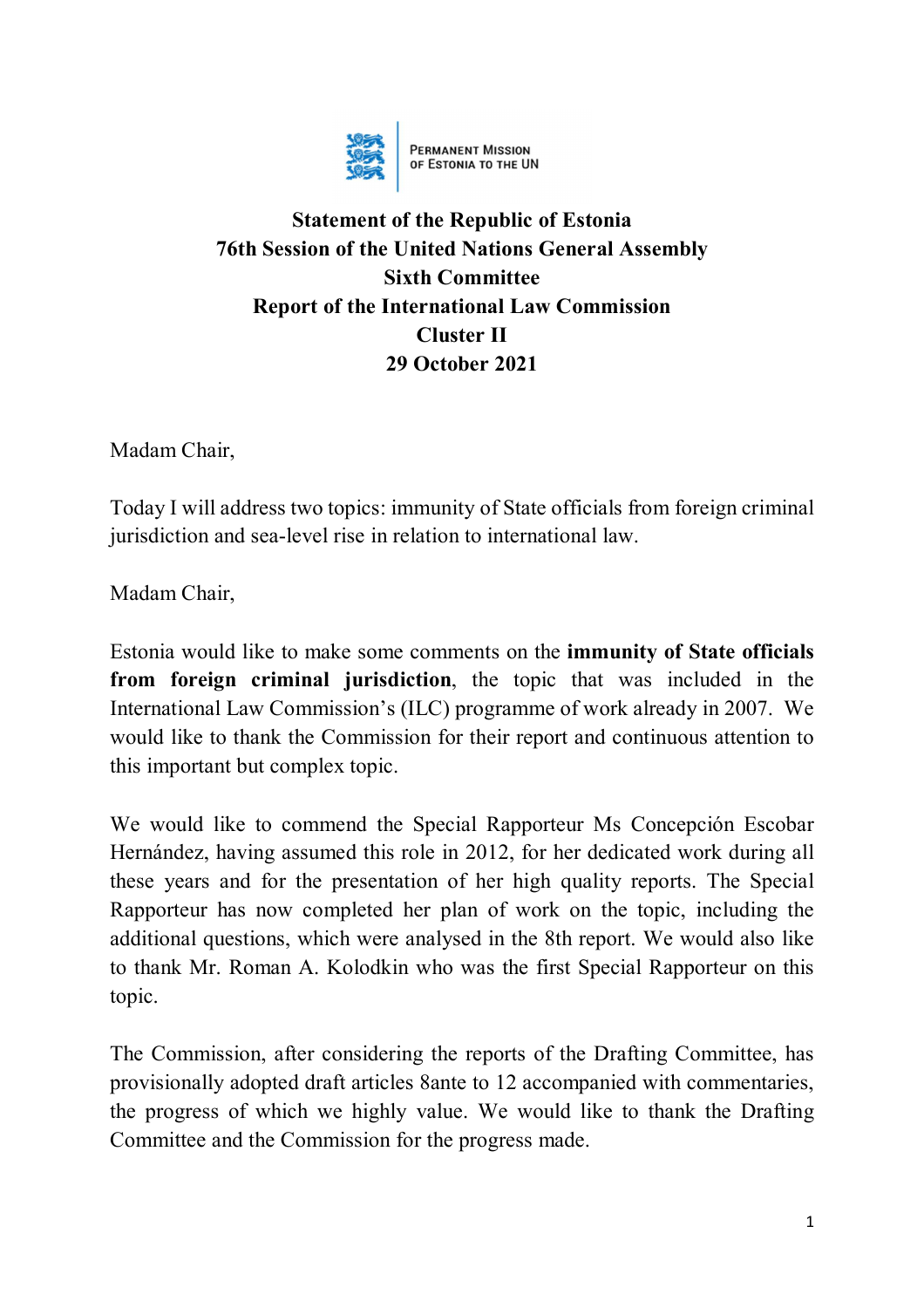The 8th report of the Special Rapporteur examined the relationship between the immunity of State officials from foreign criminal jurisdiction and international criminal tribunals; considered a mechanism for the settlement of disputes between the Forum State and the State of the official and the issue of good practices. The Special Rapporteur also submitted relevant draft articles 17 and 18, which have been referred to the Drafting Committee by the Commission. We commend the constructive approach of the Special Rapporteur for holding informal consultations to assist the Drafting Committee.

We would like to echo the view expressed by a number of members of the Commission that a dispute settlement clause would only be relevant if the draft articles were intended to become a treaty. As draft article 17 is also linked to other draft articles, in particular article 13 (consultation) and article 15 (exchange of information), their interaction with draft article 17 could also be examined. In addition, we have draft article 12 on notification and draft article 17 that makes a reference to negotiations, and as a means of settlement of disputes, the options of referral of a case to the International Court of Justice (ICJ) or to an arbitral body. As concerns draft article 17, it is obvious that any dispute that arises between two States in relation to the determination and application of immunity of a State official from foreign criminal jurisdiction can be settled through traditional means of dispute settlement, as pointed out by the Special Rapporteur. We would like to recall that the aim of setting rules for settlement of disputes should be the provision of a simple, speedy and effective model for dispute settlement; here a comprehensive approach of different aspects of cooperation between States could be taken in order not to overcomplicate the whole process.

We would like to support sticking to the traditional means of dispute settlement and we do not see a need for the creation of a possible new separate body, the possibility of which was also analysed in the report of the Special Rapporteur, as this will add complexities to the already complex issue. As long as recognition of the jurisdiction of the ICJ is not universal, we should rather concentrate on the universal recognition of the ICJ's jurisdiction rather than creating new permanent bodies, the jurisdiction of which has to be universally accepted in order for it to function properly. We agree with the Special Rapporteur that it is preferable to wait until the text is finalized on first reading to take a decision on the matter.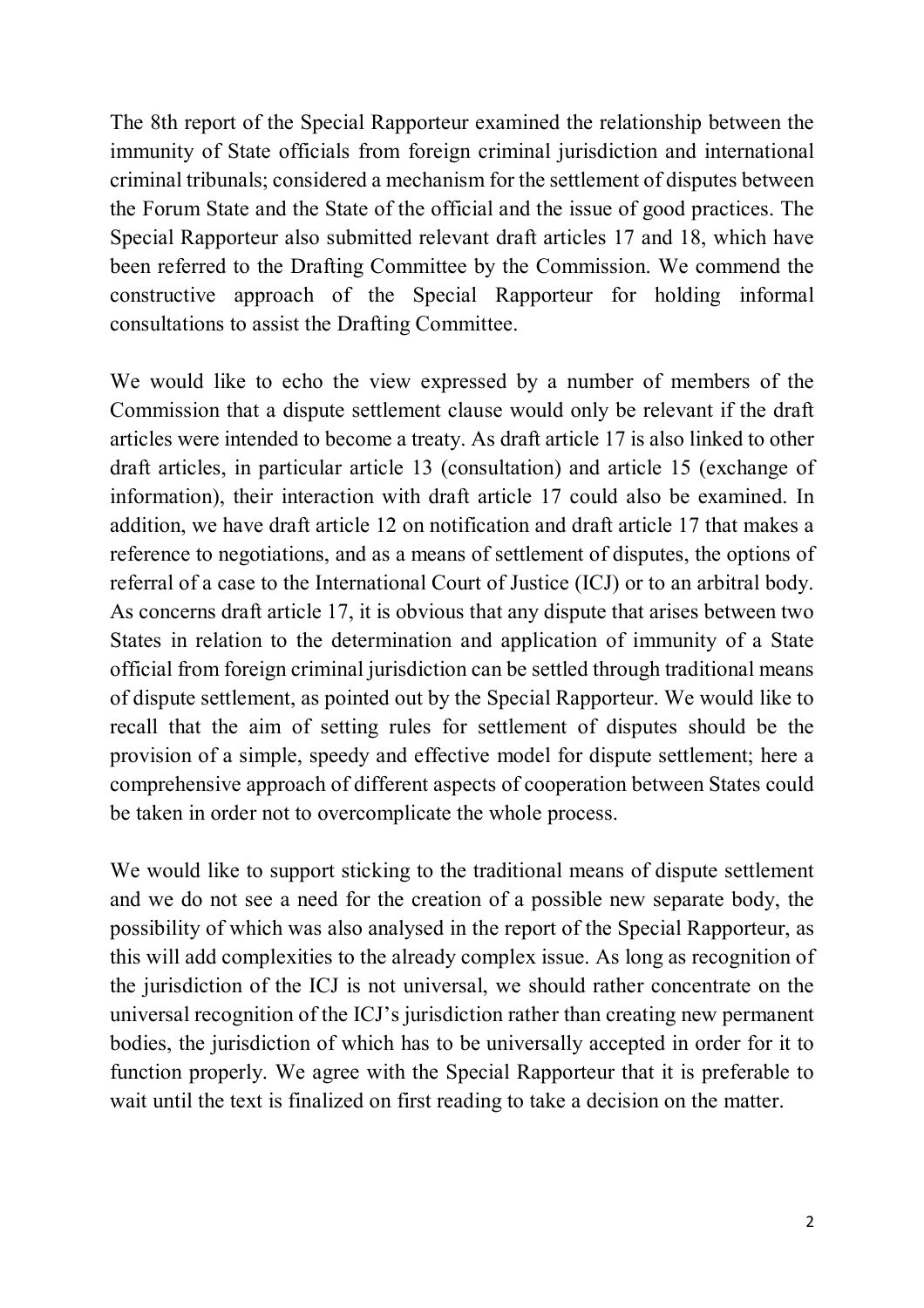Estonia is grateful to the Special Rapporteur and to the Commission that a relationship between the topic of immunity of foreign officials and international criminal tribunals has been examined. In this context, we would like to recall, in particular, the role and mandate of the International Criminal Court (ICC) to respond to atrocity crimes, fight impunity, and provide justice to victims. We appreciate the provision of the text of the draft article 18 by the Special Rapporteur, suggesting a prejudice clause, which we take note of with interest. This provision deserves further attention, in particular, regarding whether to be included in the draft articles as a separate draft article or its text or principles could be merged with other draft articles, which was also pointed out by the members of the Commission, suggesting its inclusion as article 1 paragraph 3. We agree with the approach that this draft article is interrelated with other draft articles and therefore merging it with previously provisionally adopted article 1 would also be our preference. We appreciate flexibility of the Special Rapporteur to continue discussion of the placement of the text of this draft article.

In the 8th report the Special Rapporteur did not consider it necessary to formulate specific proposals regarding the issue of "recommended good practices" although relevant analyses was provided in the report. We agree with this approach of the Special Rapporteur and the Commission. Although good practices are of great interest, currently it does not suffice to be included in the draft articles.

To conclude this part, we would like to reiterate some of the comments we have made in previous years, which we find are still relevant, as we have not been alone in raising the issue that the crime of aggression should be listed in draft article 7 paragraph 1 among the list of crimes in which immunity *ratione materiae* does not apply.

Estonia once again expresses its appreciation for the work done by the Special Rapporteur and the Commission on this topic.

Madam Chair,

Now turning to the topic of **sea-level rise in relation to international law**. Estonia aligns itself with the statement made by the European Union.

Estonia very much welcomes the work done on the topic of sea-level rise in relation to international law. We thank the Study Group for their work carried out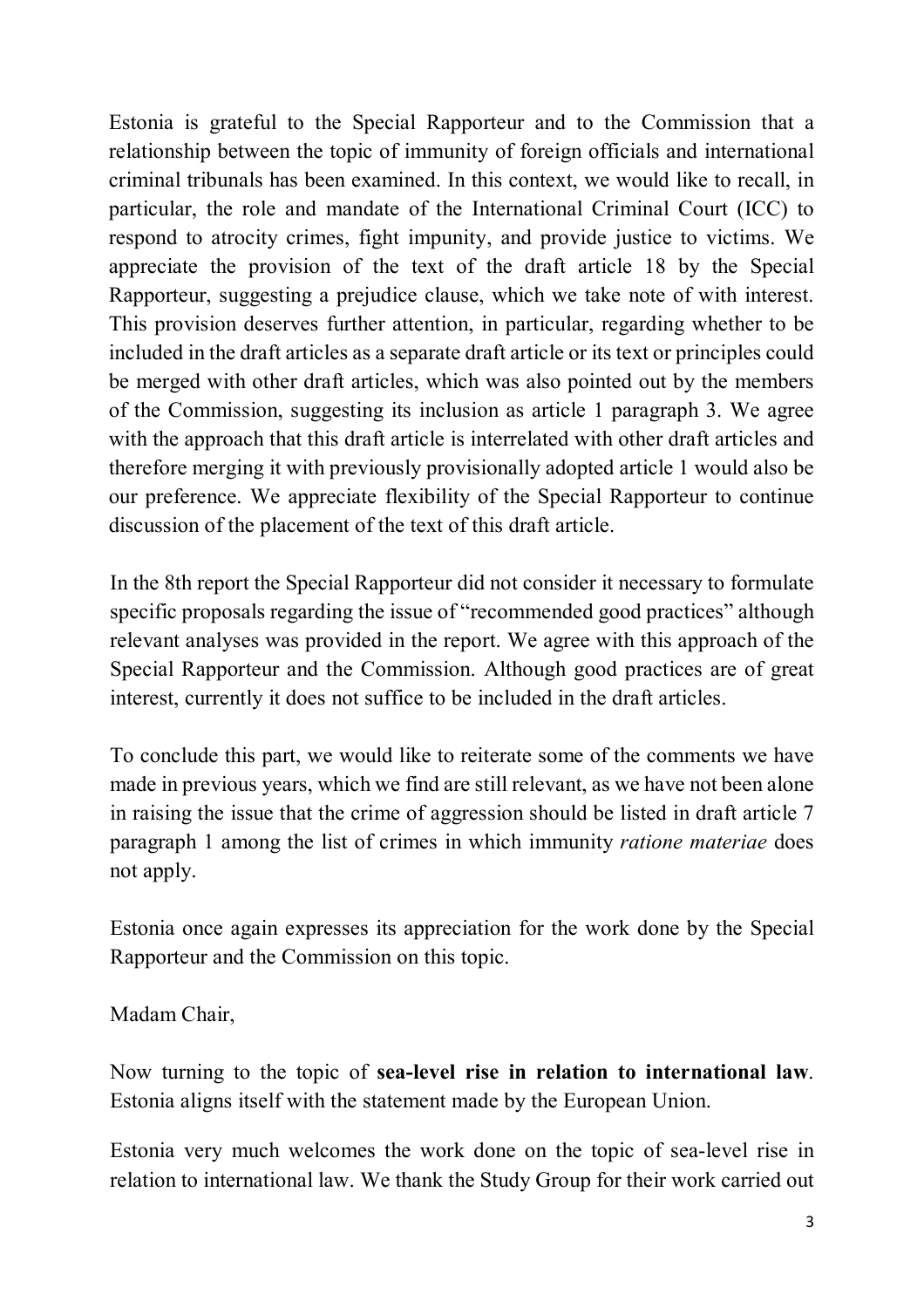at eight meetings and for the first issues paper by Dr. Bogdan Aurescu and Dr. Nilüfer Oral. We are thankful that the work of the Study Group helps to clarify international law rules in this important field.

We are glad that the first issues paper is giving a very good overview of the problems arising from possible legal effects or implications of sea-level rise and a very clear summary at the end of every part of the paper. Estonia agrees with all main conclusions of the paper. We also welcome the idea that the Study Group, if needed, could consider inviting scientific and technical experts to future meetings of the Study Group.

Estonia is of the opinion that the fundamental pillar of ocean governance is the United Nations Convention on the Law of the Sea (UNCLOS), which establishes the overarching legal framework within which all activities in oceans and seas must be carried out. UNCLOS has to stay the framework also for this topic. In this sense, we welcome the conclusion in the first issues paper that the aim of the Study Group should be to find solutions to the challenges connected to sea level rise in the UNCLOS. The need to preserve legal stability, security, certainty and predictability in international relations has to be kept in mind. We are satisfied that the Study Group has found possibilities to interpret the UNCLOS in the way that it corresponds to the need for the stability in inter-state relations.

We support the idea to stop updating notifications, in accordance with the UNCLOS, regarding the baselines and outer limits of maritime zones measured from the baselines and, after the negative effects of sea-level rise occur, in order to preserve the States' entitlements.

We also note with interest that according to the issues paper the State practice already generally supports the preservation of existing maritime delimitations. Issues related to existing claims concerning the law of the sea delimiting future maritime areas would still need further consideration by the Study Group.

Estonia finds it interesting to note that according to the first issues paper regional or particular customary rules could have emerged in connection with the sea level rise and we noted that in order to draw definite conclusion on this, more submissions from States would be needed.